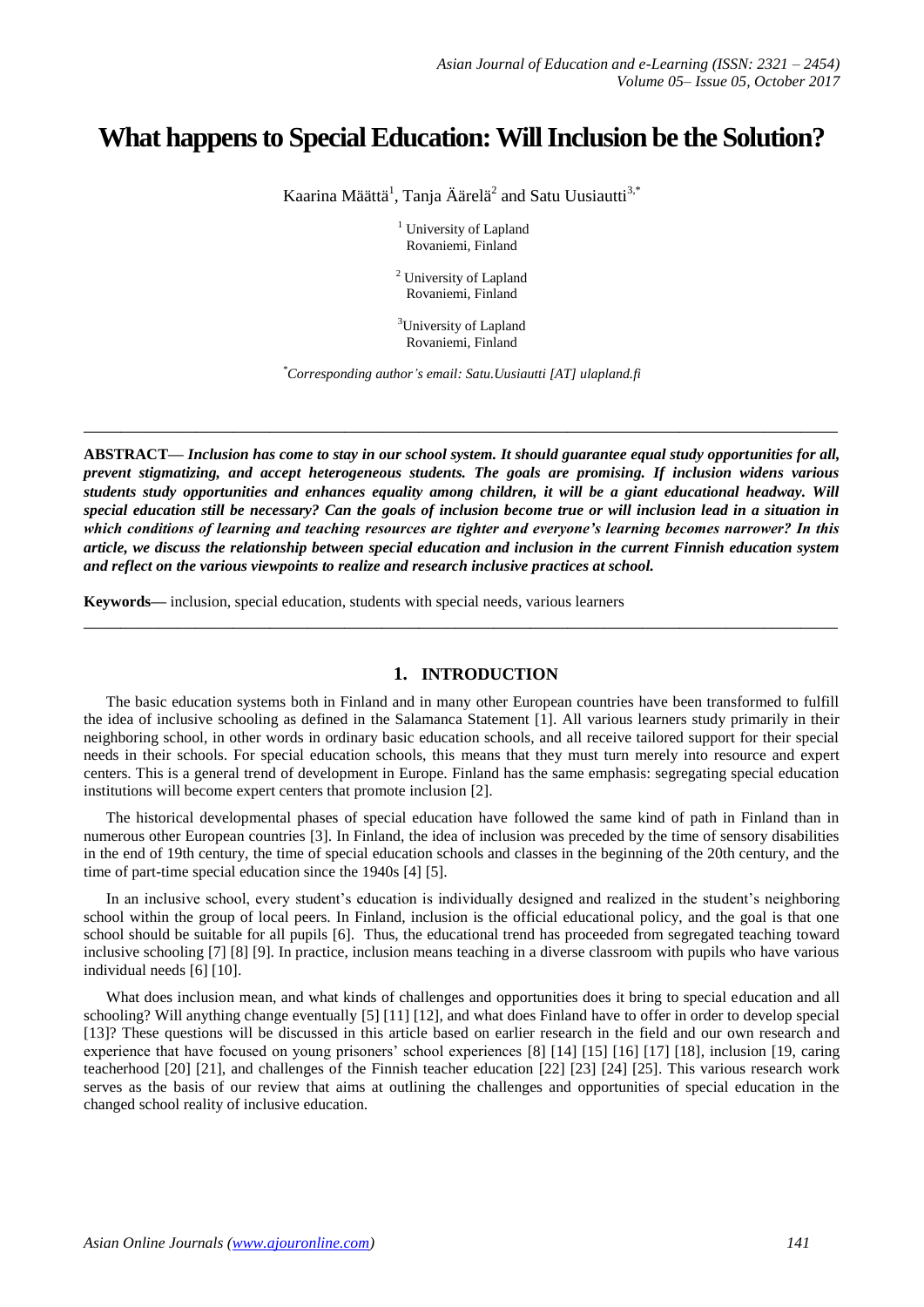## **2. HOW TO SECURE STUDENTS' EQUALITY?**

Inclusion has been seen as an ideology promoting students' equality [26]. In Salamanca Statement [1], the school was defined as a place in which also those with special needs should study in general education classrooms instead of special education classrooms. The concept of inclusion was created to illustrate the ideological change. The earlier concept which was sometimes used as a synonym for inclusion, integration, was tied with the idea of a graduated service system where students with special needs could use general services "to the fullest possible extent" [5].

Inclusion requires a holistic change in school culture [27]. The change concerns the work of special education and elementary school teachers. Similarly, children's mutual relationships and ability to accept and respect others are crucial in the inclusive school [28]. However, one core question is whether a single school can meet the various needs of its each student.

If schools and teaching fail in their societal task, it will not be able to attach students in school: make them participate and include the growing children with their special features as full members of the community. If the task of individualized teaching fails, education may set students in great danger of exclusion from the society. In these cases, students with learning difficulties have not received enough support for learning—perhaps, difficulties of learning to read or write have not been noticed or students with hearing or visual impairments have not supported sufficiently. The school has not succeeded in coping with unstable students or students with low social skills and behavioral problems. Students with intellectual disability have not received enough support and guidance in their everyday life at school.

If schools and teaching succeed in their task of basic education, students will received all necessary information, skills, and preparedness to continue their studies to the secondary school and move on with their lives. In these cases, the most important task of education has been successful: students have been socialized and integrated in the society.

Education has been noted to be socially inherited, which means that parents' education levels predict their child's education level. Mother's and father's education level have similar effects, yet mother's education is somewhat more influential [29]. Obviously, the higher the parents' education level is, the smaller the chance is that the child would only perform basic or secondary education. However, research has also revealed that the current education system has increased social variation: the children of parents with high education can end up with low education levels while children of parents with just basic education background can pursue higher education. In other words, parents' education level directs children's education. But then again, many other factors influence students' choices regarding vocations and education, too.

From the perspective of inclusive school, the children's socio-economic backgrounds pose a challenge for school as parents select schools for their children [30]. Collaboration with parents is demanding: they may set unrealistic expectations to the school and teachers about their child's success at school or blame the school if the child is not performing well at school. Parents do not always participate in education in a way that actually benefits the children: More is not always better, remind Pomerantz, Moorman, and Litwack [31].

Some researchers have mentioned that children who are doing well, will do better and better all the time whereas children who are not doing well, will do even worse [32]. If we consider the original ideas in basic education and inclusive education, the current direction is wrong. The initial purpose of equal education and inclusion has been to decrease differences that originate in children's family backgrounds, to decrease polarization [33]. However, various indicators show that the education society tends to be divided into the fortunate and unfortunate [28].

### **3. IS THE SCHOOL PROVIDING THE OPPORTUNITY TO PARTICIPATE OR BE LEFT OUTSIDE?**

According to research [34] [35] [36], learning difficulties and for example challenges in writing and reading skills can be well noticed and met in basic schools. Those students who have behavioral problems are in greatest danger of exclusion.

A significant challenge for teaching is the question of whether the school and teachers can direct their action so that students actually are able to participate rather become excluded. This is a justifiable question because children's and young people's social problems and malaise are increasingly concerning and discussed in our society [37] [38]. According to Kauffman, Mostert, Trent, and Pullen [39], pedagogues should ask themselves at least the following questions: (1) Could this problem be due to an inappropriate curriculum, study program, or teaching strategy?; (2) What do I require or prevent, or what should I require or prevent?; (3) Why do certain kinds of behaviors bother me and what should I do about them?; (4) Should I intervene in extreme behaviors or in non-existing behaviors?; and (5) Will the reason for or a solution of a problem solve something else too [21] [39]?

The school alone does not cause or cannot cure schoolchildren's malaise. Often, it is a question of a much wider dimension related to the process of exclusion as referred in the previous chapter about, for example, families' socioeconomic statuses. However, the school has a central role as it can either increase the malaise or decrease it even time to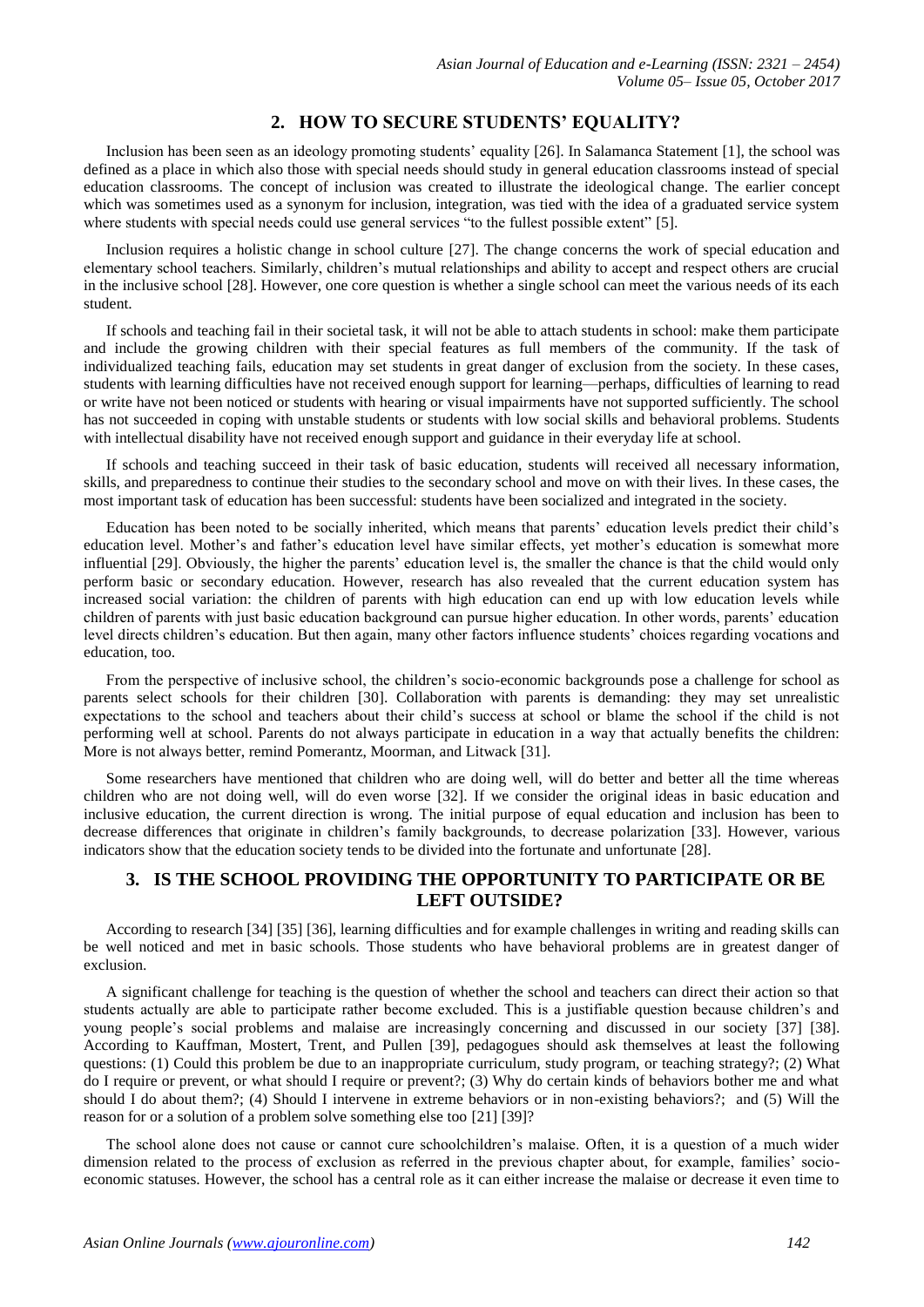time [15]. Children spend a great deal of their days at school with adults who work there—often, the time is considerably more than what they spend with their parents. According to research, already one safe relationship with an adult can prevent a child from exclusion [40]. Likewise, research says that the school can offer repairing experiences for children whose home environments have deficiencies or harmful factors [41] [42].

#### **4. IS IT THE SCHOOL OR THE STUDENT WHO ADJUSTS?**

The teacher has to teach students, and there are no students alike. Everyone has his or her own special needs for support already without any special educational analysis. For example, students differ in their temperaments, and thus have different ways and rhythms of working and behave [43].

Those students who show their malaise by misbehaving have their own reasons for the behaviors. The teacher should be able to pay attention to the fact that students' work habits, behaviors, coping styles, and even language usage have formed along their life within their living environments. Each child is socialized in the manners present in their homes and their neighboring environment [36].

The school and teachers face two cultures with the children with behavioral difficulties: the school culture and home culture. Hopefully, schools would have just one and as unified as possible culture, but each home has their own culture. All these home cultures are present in the classroom [35].

From the student's point of view, it is somewhat unreasonable to think that he or she should be able to "turn into someone else" when entering the school zone, to become someone who can behave more appropriately in that environment. The word "rules" is like a red rag to a bull for some students, who have learned from home that rules are meant to be broken [17] [18]. Some students are able to adjust to the rules of school while others may find it difficult to even understand the type of language used at school. Terms, concepts, norms, and values may not correspond these children's skill level or rules they have learned [44].

And students with disability or other difficulties as well as their teachers and schools probably perceive adjustment chances differently. Eventually, the question in the title of this chapter is a question that can be answered in an inclusive sense: "both". In the best scenario, the school would be able to teach about the culture in school and make the adaptation of it as smooth as possible, while the student learns about his or her position and opportunities that the school can offer [45].

## **5. IS THE SUPPORT FOR VARIOUS STUDENTS BROAD ENOUGH?**

The challenge of inclusion in practice is that students in an inclusive classroom have such a wide spectrum of needs that one educator does not always have enough expertise to meet them. The situation is challenging both to elementary education teachers and special education teachers. Special education teachers are required to possess more and more specific expertise that should currently cover profoundly all special needs. Students with special needs include students with intellectual disability, with autism spectrum disorder, with behavioral problems, and with dyslexia as well as immigrant students with their special needs.

Learning and learning results, learning environments and teaching arrangements often are a sum of even mutually contradictory factors. Likewise, the relationship between reasons and consequences is usually complicated when planning teaching and support for special needs.

The Finnish basic school became known internationally after the first international students comparisons (see e.g., PISA). Finnish schoolchildren were successful in reading, math, and sciences leaving other Nordic Countries, United Kingdom, Germany, France, and United States of America behind [46] [47] [48]. After 2006, the success started to decrease slowly. There are many reasons, but interestingly the decrease in student comparisons happened the same time with the increase of inclusion in schools. Simultaneously with introducing inclusion comprehensively in schools, the learning results started to decrease. However, in the public debate often people do not notice the fact that cuts in the public sector (including schooling) and, for example, increased class sizes also happened the same time. There is no reliable research about the connection between the decrease in learning results and inclusion.

The decrease does not mean that Finnish education would not be appreciated or the learning results would not be good still. Indeed, also the success have many explanations. In Finland, education and teachers as well as teacher training are highly appreciated. This appreciation is shown, for example, in the popularity of teacher training programs in universities: the best of the best students apply and still becoming selected in the program is difficult [25]. Learning is perceived as every Finnish citizen's basic right and everyone should have quality education. Free, basic education for all is internationally quite rare solution [49].

The new education system—the inclusive school—has a two-dimensional challenge: how to develop schools so that students learn new kinds of skills and knowledge in the ever-changing world of information, and how to make it possible to learn for all students regardless of their socio-economic backgrounds [50] and in a way that would make learning lifelong for also those students with special needs [51].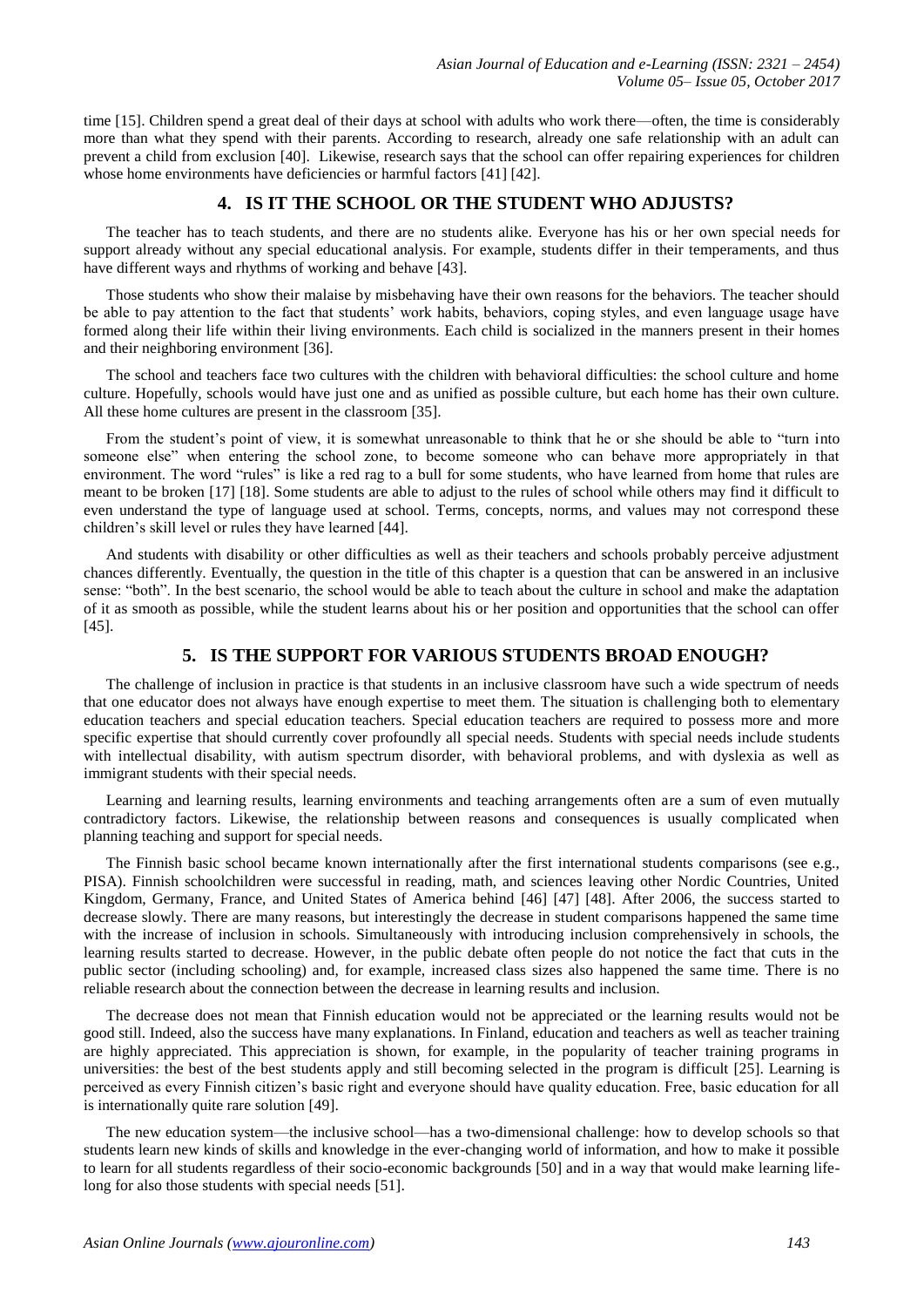Public schooling has been claimed to be in crisis in various countries. For example, USA, UK, Sweden, Norway, and France are developed countries whose public education is facing great challenges. How to provide sufficient learning opportunities for all children? Quite often administrative solutions are made [52] [53] leading to certain consequences, such as tightening competition between schools, constant measurement of learning results with standardized tests, teachers' salaried becoming tied with students' test results, and cutting off schools for those with learning problems.

The aforementioned measures are considered as solutions to educational challenges. Instead of competition and control, school systems could be developed other ways too by enhancing considerate activities that appreciates students' and teachers' strengths [20].

## **6. WHAT DOES INCLUSIVE TEACHERHOOD AND SPECIAL EDUCATION TEACHERHOOD NECESSITATE TO BE SUCCESSFUL?**

Inclusion requires more and more versatile skills and expertise from teachers. The constant change is demanding for them [54]. Simultaneously, the role and education of special education teachers renew [55]. The especial challenge in the renewal is the ever-increasing number of students with special needs [37].

Along with inclusion, special educational expertise and multi-professional, broad collaboration will have an increasing emphasis. Likewise, the parents' and guardians' role will become more important for the collaboration with school [56]. Parents cannot be just bystanders but their activity for children's motivation and success at school is crucial. Students' and teachers' well-being also has to be supported positively by parents. The question is how to increase parents' pedagogical knowledge? This would need a new kind of methods from the inclusive school and insights of how to establish good collaboration with parents. And who will support parents in their upbringing task [57]?

The multi-professional collaboration should create and develop broad support and interventions that enhance studies. Thus, just singular lessons during a schoolweek offered for those who have learning difficulties are not enough. Teaching personnel has to be able to work in broad and varied collaboration [58].

Inclusion provides that special education teachers and elementary education teachers have more intensive collaboration [59]. Actually, there is relatively much research of the direction in which to develop learning contents and how to renew teaching methods. For example, multiculturalism and global questions are new contents of teaching [60]. Information technology and multimedia can provide new opportunities [61], as audiovisual solutions [62] and online teaching [63] have proved to be quite useful in special education, too.

Successful co-teaching can support the school community and work of different groups of teachers [64]. The challenges and opportunities of co-teaching have been widely studied especially in inclusive teaching arrangements [65] [66]. As co-teaching defies the traditional form of teaching, it faces plenty of prejudices [67]. On the other hand, special education teachers themselves could become pioneers of renewed education [68]. Students should practice co-teaching already during their teacher training and wider in universities [69]. Furthermore, special education and inclusive education should have wider collaboration with work life, too [70].

The position of people with disability as well as the position of special education is concerning given the tight economic situation in current politics [71]. Special education experts should, indeed, dare to bring forward their knowledge and influence the decision making [72]. Special education teachers also have an important role as local community developers and busters of prejudices in society [70]. Teachers' attitudes set the example to the tolerant atmosphere in society [10]. Thus, the new inclusive special education teacherhood also necessitates a change in teacher training [73].

#### **7. HOW TO USE RESEARCH TO SUPPORT INCLUSIVE PRACTICES?**

The field of research in special education is wide, and abundantly research is conducted all the time. It would be important to stop and consider how to use the research results in practice in a way that supports inclusion. How to turn research into simply enough, concrete, inspiring, and convincing practices [74]? Teachers should also become convinced of and enthusiastic about the use and benefits of new methods [75].

We refer here to studies that have provided research-based information about, for example, how various practical measures increase students' joy [76], success at school [77], students' well-being [78], and teachers' well-being [21]. Ways to thank and encourage students are manifold according to the research results [18] [79]—and it is not difficult to apply them in practice.

Perhaps, reward systems for inventing and developing good practices would be a solution now when new methods are desperately needed [80]. Various actions to increase research and practical developmental work are important. The whole society is responsible for this and not just singular active schools and teachers.

Pressures for change threaten teachers' well-being, too. In the inclusive school, the need for teachers' mentoring is clear and hardly getting any lesser due to the new learning, teaching, and study practices [19]. The forms of mentoring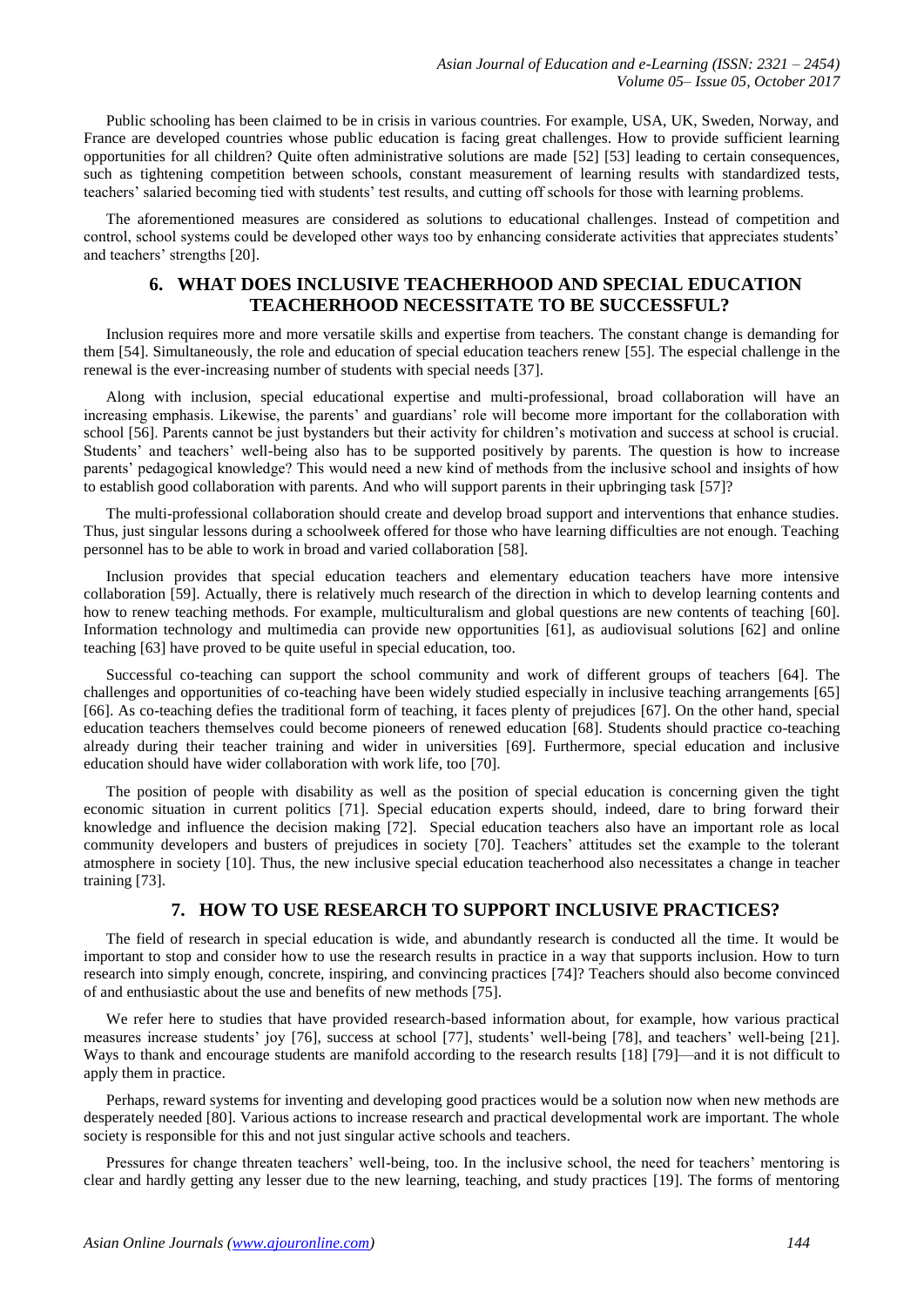and supervising should be actively developed, also remembering the opportunities of various online mentoring or ecoaching systems [81].

### **8. HOW TO CREATE INCLUSIVE SOCIETY?**

Despite the many challenges and threats, inclusion has many potentials. As it develops and becomes more established, it will not just remain a feature of elementary schools but will extend to other school levels [27] [82]. Inclusion will also become a part of university studies [83], and eventually a part of the whole society.

Schools have the means to make the future more humane and equal than ever. Inclusive attitudes give hope and courage to people with disabilities and other special needs—and help them find their place and contribution in the world [84]. As the word inclusion suggests, its main benefit is the prevention of its opposite, exclusion. By developing special educational methods and research, we will give chances to teachers to make their work meaningful and sensible, and tools to support their own well-being, and most importantly, students with special needs will have increasing opportunities to learn about their own positive resources, strengths, and opportunities.

Yet, there is a long way to societal inclusion. Today's school-aged children know that people are different and see how differences are used for categorizing people. For example, they know that that rich and poor people are more different than similar. Children see and notice that things like wealth are unevenly distributed [85]. To become an inclusive society, children should perceive inclusion as a central part of societal organization. Research has shown how children's attitudes toward diversity can be molded with various kinds of support. Simons and Cleary [86] noticed that through socio-emotional learning processes students can develop in their diversity and political awareness, community self-efficacy, and civic engagement.

It is possible to influence children, they are our future. They can build a better society [87]—if they are allowed to participate and their voices are heard. Nutbrown and Clough [88] are certain that children's views can contribute to the development of inclusive practices and that identity and self-esteem are key to the successful promotion of young children's positive sense of inclusivity and belonging. The authors refer to "a positive sense of inclusivity" that can be enhanced in children if their voices, opinions, and ideas are actively heard [88].

Home-school collaboration supports inclusion among children and in school, and thus societal inclusion as well. Teachers are expected to pursue strong interactional relationship with homes in order to be able to examine their beliefs and reflect on their practices with families [89]. In all, equality in education cannot be achieved if educational structures and curricula are not based on the idea of democratic justice. Therefore, further discussion about the principles of equal, inclusive school is very much needed so that we can clarify the objectives and methods of such schooling.

#### **9. REFERENCES**

- [1] UNESCO, The Salamanca statement and framework for action on special needs education. UNESCO, Ministry of education and Science, Salamanca, 1994. Retrieved from: <http://unesdoc.unesco.org/images/0009/000984/098427eo.pdf>
- [2] Ministry of Education and Culture. Erityisopetuksen strategia [The strategy of special education]. Helsinki: Ministry of Education and Culture, Helsinki, 2007.
- [3] Shepherd, K. G., & West, J. E., "Changing times introduction to the special issue. Teacher Education and Special Education", The Journal of the Teacher Education Division of the Council for Exceptional Children, vol. 39, no. 2, pp. 81-82, 2016.
- [4] Jahnukainen, M., "Different strategies, different outcomes? The history and trends of the inclusive and special education in Alberta (Canada) and in Finland", Scandinavian Journal of Educational Research, vol. 5, no. 5, pp. 489- 502, 2011.
- [5] Kivirauma, J., Klemelä, K., & Rinne, R., "Segregation, integration, inclusion—the ideology and reality in Finland", European Journal of Special Needs Education, vol. 2, no. 21, pp. 117-133, 2006.
- [6] Takala, M., "The work of classroom assistants in special and mainstream education in Finland", British Journal of Special Education, vol. 34, no. 1, pp. 50-57, 2007.
- [7] Artiles, A. J., & Kozleski, E. B., "Inclusive Education's promises and trajectories: critical notes about future research on a venerable idea", Education Policy Analysis Archives, vol. 24, no. 43-44, pp. 1-25, 2016.
- [8] Lakkala, S., Uusiautti, S. and Määttä, K., "How to make the neighbourhood school a school for all?" Journal of Research in Special Educational Needs, vol. 16, no. 1, pp. 46–56, 2016.
- [9] Takala, M., Pirttimaa, R., & Törmänen, M., "Research section: Inclusive special education: the role of special education teachers in Finland", British Journal of Special Education, vol. 36, no. 3, pp. 162-173, 2009.
- [10]Forlin, C., Loreman, T., Sharma, U., & Earle, C., "Demographic differences in changing pre-service teachers´ attitudes, sentiments and concerns about inclusive education", International Journal of Inclusice Education, vol. 13, no. 2, pp. 195-209, 2009.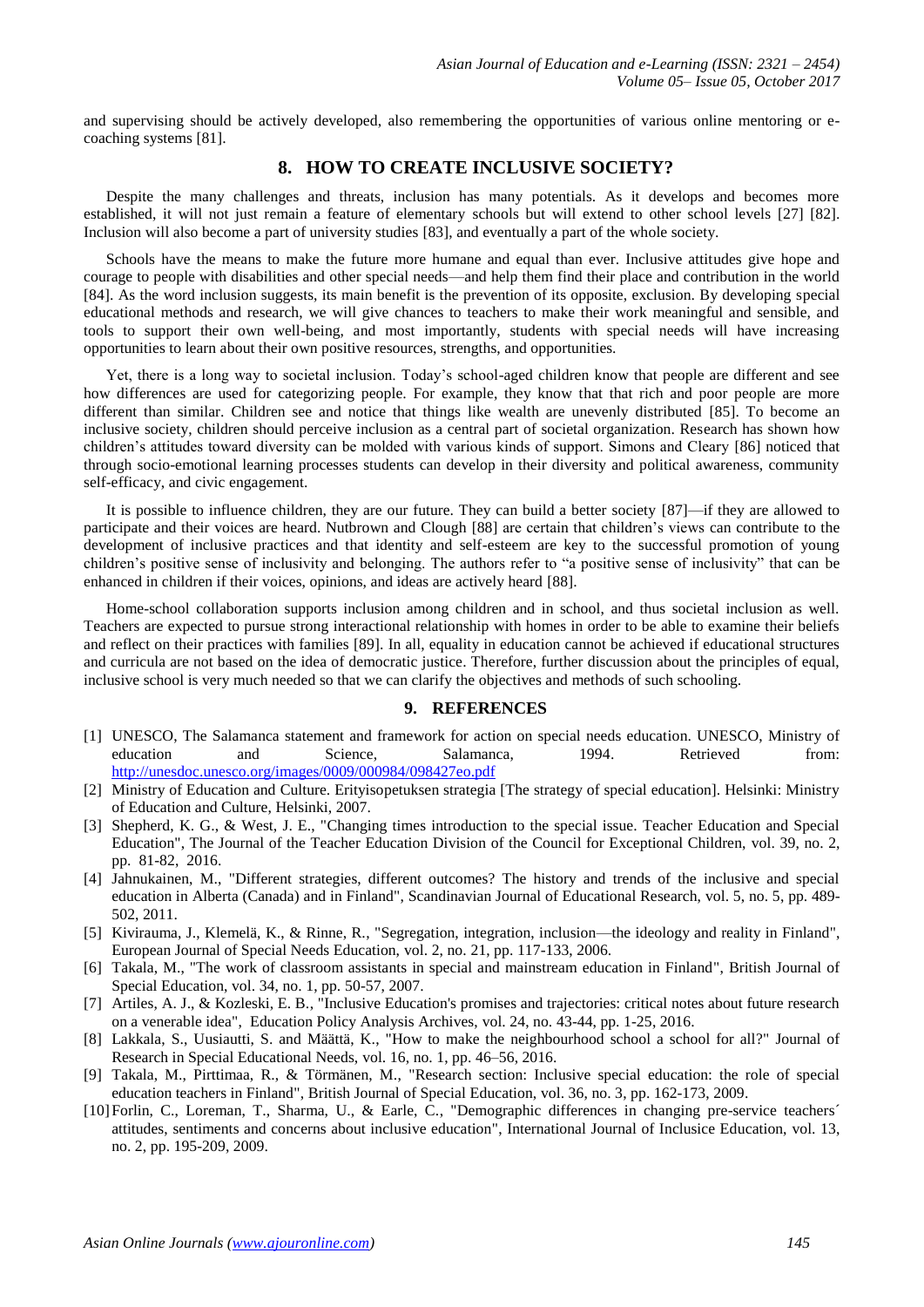- [11]Popkewitz, T., & Lindblad, S., "Educational governance and social inclusion and exclusion: some conceptual difficulties and problematics in policy and research", Discourse: Studies in the Cultural Politics of Education, vol. no. 1, pp. 5-44, 2000.
- [12] Simola, H., Rinne, R., & Kivirauma, J., "Abdication of the education state or just shifting responsibilities? The appearance of a new system of reason in constructing educational governance and social exclusion/inclusion in Finland", Scandinavian Journal of Educational Research, vol. 46, no. 3, pp. 247-264, 2002.
- [13]Hausstätter, R. S., & Takala, M., "The core of special teacher education: a comparison of Finland and Norway". European Journal of Special Needs Education, vol. 23, no. 2, pp. 121-134, 2008.
- [14]Äärelä, T., Määttä, K., & Uusiautti, S., "When you feel that your teacher cares, you cuss less at her". Young prisoners thinking back at their teachers, Education Science and Psychology, vol. 3, no. 77-89, 2015.
- [15]Äärelä, T, Määttä, K. & Uusiautti, S., "Ten encounters between students and a special education teacher at a Finnish hospital school - outlining hospital school pedagogy", Global Journal of Human-Social Science Research, vol. 16, no. 4, pp. 8-20, 2016.
- [16]Äärelä, T., Määttä, K., & Uusiautti, S., #The challenges of parent-teacher collaboration in the light of hospital school pedagogy", Early Child Development and Care, iFirst Sep 22, doi: 10.1080/03004430.2016.1230108, 2016.
- [17]Äärelä, T., Uusiautti, S., & Määttä, K., "Young prisoners' experiences of the positive factors of small group teaching during their basic education - toward the pedagogy of preventing social exclusion", Journal of Studies in Education, vol. 4, no. 4, pp. 45-67, 2014.
- [18]Äärelä, T., Uusiautti, S., & Määttä, K., "The teacher should not just boss around all the time." Good teacherhood in the light of young prisoners´ experiences, Problems of Education in the 21st Century, vol. 60, no. 60, pp. 10-22, 2014.
- [19]Alila, S., Uusiautti, S., & Määttä, K., "The principles and practices of supervision that supports the development of inclusive teacherhood", Journal of Education and Learning, vol. 5, no. 3, pp. 297-306, 2016.
- [20]Uusiautti, S., & Määttä, K. (Eds.) The basics of caring research. Sense, Rotterdam: Sense, 2016.
- [21]Äärelä, T., Määttä, K., & Uusiautti, S., "Caring teachers ten dos "For the teacher, they might be just small things, but for the student, they mean the world", International Forum of Teaching and Studies, vol. 12, no. 1, pp. 10-20, 2016.
- [22]Uusiautti, S., & Määttä, K., "Good teachers and good teacher educators: A glance at the current teacher education in Finland", Asian Journal of Education and e-Learning, vol. 1, no. 1, pp. 1-6, 2013.
- [23]Uusiautti, S., & Määttä, K., "Significant trends in the development of Finnish teacher training from the 1860s to 2010", Education Policy Analysis Archives, vol. 21, no. 59, pp. 1-19. 2013.
- [24]Uusiautti, S., & Määttä, K, "How to train good teachers in Finnish universities? Student teachers' study process and teacher educators' role in it", European Journal of Educational Research, vol. 1, no. 4, pp. 339-352, 2013.
- [25]Uusiautti, S., & Määttä, K., "Who is a suitable teacher? The over-100-year long history of student selection for teacher training in Finland", International Journal of Sciences, vol. 2, pp. 108-118., 2013.
- [26]Waitoller, F. R., & Artiles, A. J., "A decade of professional development research for inclusive education: a critical review and notes for a research program", Review of Educational Research, vol. 83, no. 3, pp. 319–356, 2013.
- [27]Eisenman, L. T., Pleet, A. M., Wandry, D., & McGinley, V., "Voices of special education teachers in an inclusive high school: Redefining responsibilities", Remedial and Special Education, vol. 32, no. 2, pp. 91-104, 2011.
- [28]Gottfried, M. A., "Classmates with disabilities and students' noncognitive outcomes", Educational Evaluation and Policy Analysis, vol. 36, no. 1, pp. 20-43, 2014.
- [29]Coyl-Shepherd, D. D., & Newland, L. A., "Mothers' and fathers' couple and family contextual influences, parent involvement, and school-age child attachment", Early Child Development and Care, vol. 183, no. 3-4, pp. 553-569, 2013.
- [30]Kosunen, S., "Reputation and parental logics of action in local school choice space in Finland", Journal of Education Policy, vol. 29, no. 4, pp. 443-466, 2013.
- [31]Pomerantz, E. M., Moorman, E. A., & Litwack, S. D., "The how, whom, and why of parents' involvement in children's academic lives: More is not always better", Review of Educational Research, vol. 77, no. 3, pp. 373-410, 2007.
- [32] Reich, R., "How and why to support common schooling and educational choice at the same time", Journal of Philosophy of Education, vol. 41, no. 4, pp. 709-725, 2007.
- [33]Reay, D., & Lucey, H., "Children, school choice and social differences", Educational Studies, vol. 26, no. 1, pp. 83- 100, 2000.
- [34] Archambault, I., Janosz, M., Morizot, J., & Pagani, L., "Adolescent behavioral, affective, and cognitive engagement in school: relationship to dropout", Journal of School Health, vol. 79, no. 9, pp. 408–415, 2009.
- [35]Miech, R., Caspi, A., Moffitt, T., Wright, B., & Silva, P.,"Low socioeconomic status and mental disorders: A longitudinal study of selection and causation during young adulthood", American Journal of Sociology, vol. 104, no. 4, pp. 1096–1131, 1999.
- [36] Staff, J., & Kreager, D. A., "Too cool for school? Violence, peer status and high school dropout", Social Forces, vol. 87, no. 1, pp. 445–471, 2008.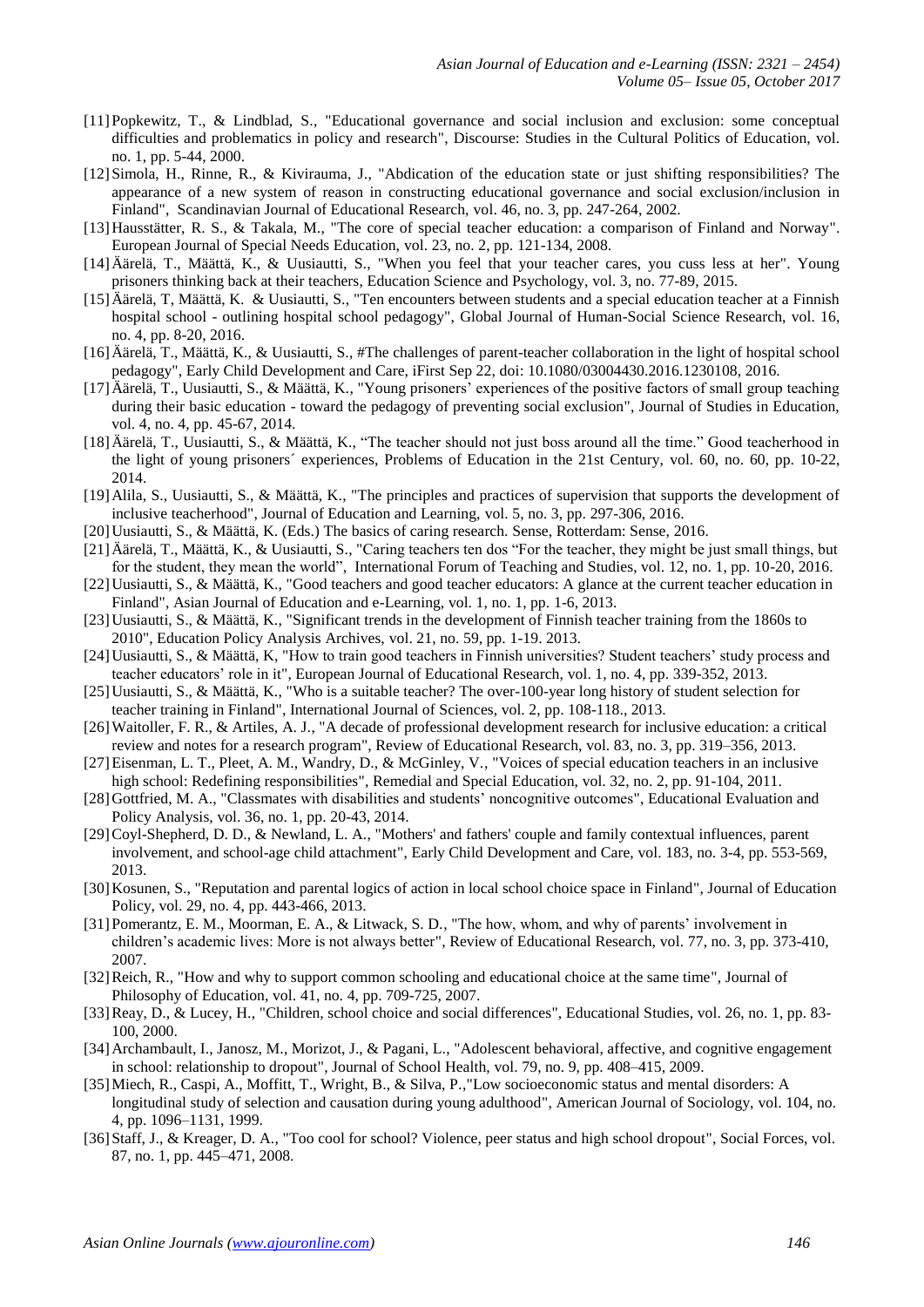- [37]Vislie, L., "From integration to inclusion: focusing global trends and changes in the western European societies", European Journal of Special Needs Education, vol. 18, no. 1, pp. 17-35, 2003.
- [38] Youth Barometer 2016. State Youth Council and the Finnish Youth Research Society, Helsinki, 2017. Retrieved from[: https://tietoanuorista.fi/nuorisobarometri/nuorisobarometri-2016/](https://tietoanuorista.fi/nuorisobarometri/nuorisobarometri-2016/)
- [39]Kauffman, J. M., Mostert, M. P., Trent, S. C., & Pullen, P. L., Managing classroom behaviour. A reflective casebased approach. Pearson Education, New York, NY, 2006.
- [40]Crooks, C. V., Scott, K., Ellis, W. & Wolfe, D. A.,"Impact of a universal school-based violence prevention program on violent delinquency: Distinctive benefits for youth with maltreatment histories", Child Abuse & Neglect, vol. 35, no. 6, pp. 393–400, 2011.
- [41]Goodman, R. L., & Burton, D. M., "The inclusion of students with BESD in mainstream schools: teachers' experiences of and recommendations for creating a successful inclusive environment", Emotional and Behavioural Difficulties, vol. 15, no. 3, pp. 223–237, 2010.
- [42] Holland, J, "How schools can support children who experience loss and death", British Journal of Guidance & Counselling, vol. 36, no. 4, pp. 411–424, 2008.
- [43]McAdams, D. P., & Olson, B. D., "Personality development: Continuity and change over the life course", Annual Review of Psychology, vol. 61, pp. 517-542, 2010.
- [44]Templeton, B. L., Understanding poverty in the classroom: Changing perceptions for student success. Rowman & Littlefield Education, New York, 2011.
- [45]Philo, C., "Childhood is measured out by sounds and sights and smells, before the dark of reason grows": children's geographies at 12", Children's Geographies, vol. 14, no. 6, pp. 623-640, 2016.
- [46]OECD, Knowledge and skills for life. First results from Pisa 2000, OECD, Paris, 2001.
- [47]OECD, Learning for tomorrow's world. First results from Pisa 2003, OECD, Paris, 2004.
- [48]OECD, PISA 2006. Science competencies for tomorrow's world. Volume 1: Analysis. OECD, Paris, 2006.
- [49]Sahlberg, P., Finnish lessons. What can the world learn from Finnish educational change in Finland. Teachers College, Columbia University, New York & London, 2011.
- [50]Smyth, J., "Social capital and the 'socially just school'", British Journal of Sociology of Education, vol. 25, no. 1, pp. 19-33, 2004.
- [51]Wagner, M. M., Newman, L. A., & Javitz, H. S., "Vocational education course taking and post–high school employment of youth with emotional disturbances", Career Development and Transition for Exceptional Individuals, first published February 9, doi: 10.1177/2165143415626399, 2016.
- [52] Dee, T. S., "Competition and the quality of public schools", Economics of Education review, vol. 17, no. 4, pp. 419-427, 1998.
- [53]Kohn, J., "Standardized testing and its victims", Editorial Projects in Education, vol. 20, no. 4, pp. 46-47, 2001.
- [54]Rock, M. L., Spooner, F., Nagro, S., Vasquez, E., Dunn, C., Leko, M., & Jones, J. L., "21st century change drivers considerations for constructing transformative models of special education teacher development", Teacher Education and Special Education: The Journal of the Teacher Education Division of the Council for Exceptional Children, vol. 39, no 2, pp. 98-120, 2016.
- [55] Shepherd, K. G., Fowler, S., McCormick, J., Wilson, C. L., & Morgan, D., "The search for role clarity challenges and implications for special education teacher preparation", Teacher Education and Special Education: The Journal of the Teacher Education Division of the Council for Exceptional Children, vol. 39, no. 2, pp. 83-97, 2016.
- [56]Young, J., Morgan, R. L., Callow-Heusser, C. A., & Lindstrom, L., "The effects of parent training on knowledge of transition services for students with disabilities", Career Development and Transition for Exceptional Individuals, first published September 18, doi: 10.1177/2165143414549207, 2014.
- [57]Kormann, R. J., & Petronko, M. R., "Community inclusion of individuals with behavioral challenges: Who supports the careproviders?", Mental Retardation, vol. 42, no. 3, pp. 223-228, 2004.
- [58]Mangano, M.,"Teacher views on working with others to promote inclusion", in D. Chambers (Ed.), Working with teaching assistants and other support staff for inclusive education (international perspectives on inclusive education), Emerald Group Publishing, Bingley, pp. 117-132, 2015.
- [59]Douglas, S. N., Chapin, S. E., & Nolan, J. F., "Special education teachers' experiences supporting and supervising paraeducators implications for special and general education settings", Teacher Education and Special Education: The Journal of the Teacher Education Division of the Council for Exceptional Children, online November 19, doi: 10.1177/ 0888406415616443, 2015.
- [60]Xin, J. F., Accardo, A. L., Shuff, M., Cormier, M., & Doorman, D., "Integrating global content into special education teacher preparation programs", Teacher Education and Special Education: The Journal of the Teacher Education Division of the Council for Exceptional Children, first published February 26, doi: 10.1177/0888406416631124, 2016.
- [61]Bouck, E. C., "A national snapshot of assistive technology for students with disabilities", Journal of Special Education Technology, vol. 31, no 1, pp. 4-13, 2016.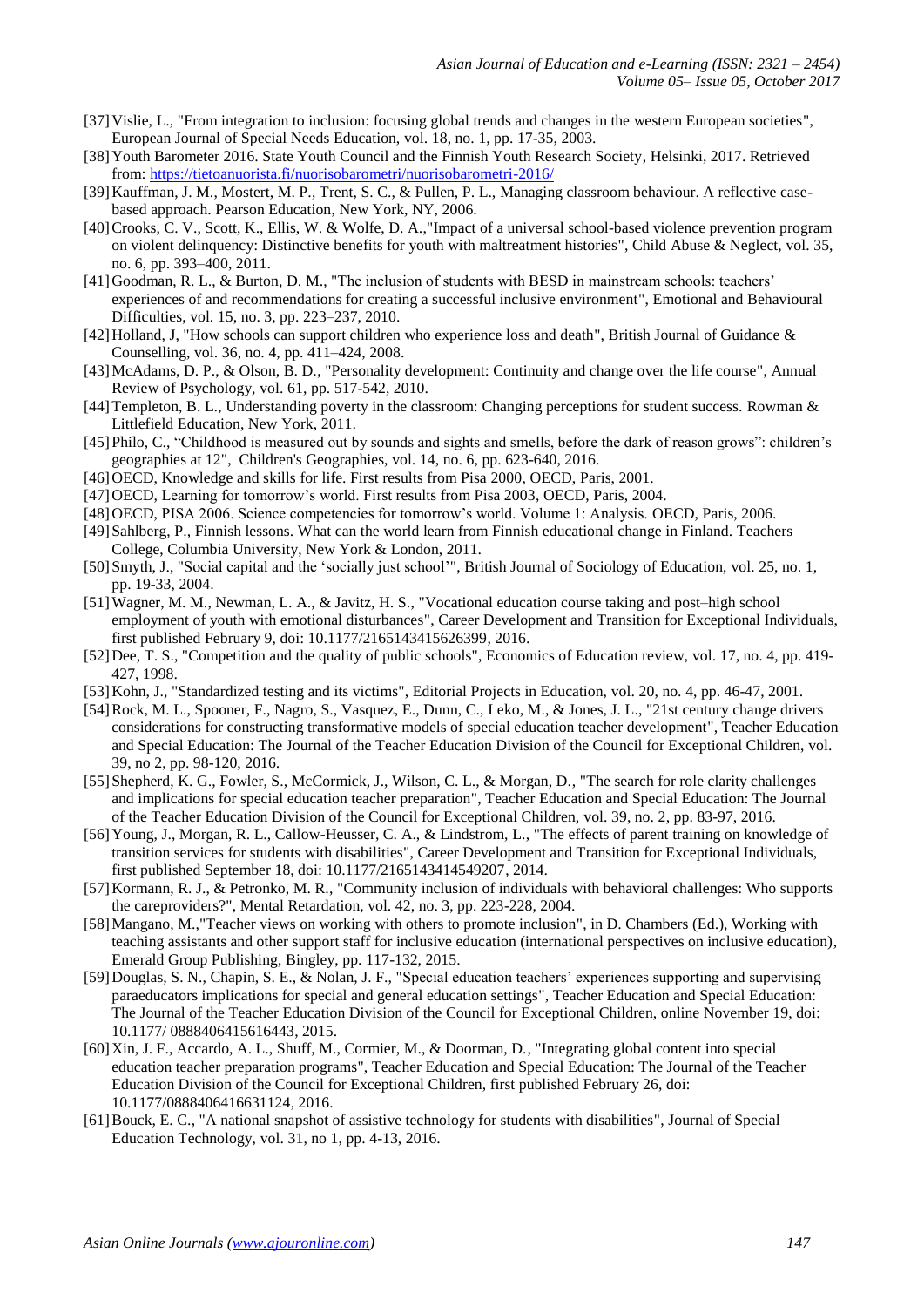- [62]Gilmour, M. F., "Comparing the teaching efficacy of two video modeling programs delivered in a group format in special education classrooms to improve expressive language", Journal of Special Education Technology, vol. 30, no. 2, pp. 112-121, 2015.
- [63]Morgan, J. J., Higgins, K., Miller, S., Pierce, T. B., Boone, R., & Tandy, R., "Teaching online social skills to students with emotional and behavioral disorders", Journal of Special Education Technology, vol. 31, no. 2, pp. 109- 120, 2016.
- [64]Scruggs, T. E., Mastropieri, M. A., & McDuffie, K. A., "Co-teaching in inclusive classrooms: A metasynthesis of qualitative research", Exceptional Children, vol. 73, no. 4, pp. 392-416, 2007.
- [65] Conderman, G., & Hedin, L., "Differentiating instruction in co-taught classrooms for students with emotional/behaviour difficulties", Emotional and Behavioural Difficulties, vol. 20, no. 4, pp. 349-361, 2015.
- [66]Pancsofar, N., & Petroff, J. G. "Teachers' experiences with co-teaching as a model for inclusive education", International Journal of Inclusive Education, online February 16, doi: 10.1080/13603116.2016.1145264, 2016.
- [67]Strogilos, V., Stefanidis, A., & Tragoulia, E., "Co-teachers' attitudes towards planning and instructional activities for students with disabilities", European Journal of Special Needs Education, vol. 31, no. 3, pp. 344-359, 2016.
- [68]Stefanidis, A., & Strogilos, V., "Union gives strength: mainstream and special education teachers' responsibilities in inclusive co-taught classrooms", Educational Studies, vol. 41, no. 4, pp. 393-413, 2015.
- [69]Weiss, M. P., Pellegrino, A., & Brigham, F. J.,"Practicing collaboration in teacher preparation effects of learning by doing together", Teacher Education and Special Education: The Journal of the Teacher Education Division of the Council for Exceptional Children, first published June 22, doi: 10.1177/0888406416655457, 2016.
- [70]Bettini, E. E., Crockett, J. B., Brownell, M. T., & Merrill, K. L., "Relationships between working conditions and special educators' instruction", The Journal of Special Education, online April 20, doi: 10.1177/0022466916644425, 2016.
- [71]West, J. E., & Shepherd, K. G., "Closing reflections public policy, advocacy, and special educators", Teacher Education and Special Education: The Journal of the Teacher Education Division of the Council for Exceptional Children, vol. 39, no. 2, pp.150-153, 2016.
- [72]McLaughlin, V. L., West, J. E., & Anderson, J. A.,"Engaging effectively in the policy-making process", Teacher Education and Special Education: The Journal of the Teacher Education Division of the Council for Exceptional Children, vol. 39, no. 2, pp. 134-149, 2016.
- [73] Sharma, U., Forlin, C., & Loreman, T., "Impact of training on pre-service teachers' attitudes and concerns about inclusive education and sentiments about persons with disabilities", Disability & Society, vol. 23, no. 7, pp. 773-785, 2008.
- [74]Green, L. W., "Making research relevant: if it is an evidence-based practice, where's the practice-based evidence?", Family Practice, vol. 25(supl.1), pp. i20-i24, 2008.
- [75] Cook, B. G., Cook, L., & Landrum, T. J., "Moving research into practice: Can we make dissemination stick?" Exceptional Children, vol. 79, no. 2, pp. 163-180, 2013.
- [76]Rantala, T., & Määttä, K., "Ten thesis of the joy of learning at primary schools", Early Child Development and Care, vol. 182, no. 1, pp. 87-105, 2011.
- [77]Määttä, K., & Uusiautti, S., The psychology of study success in universities. Routledge, New York, NY, 2018.
- [78]Leskisenoja, E., & Uusiautti, S., "How to increase joy at school? Findings from a positive-psychological intervention at a Northern-Finnish school", Education in the North, in press, 2017.
- [79] Collins, L. W., & Cook, L., "Never say never: the appropriate and inappropriate use of praise and feedback for students with learning and behavioral disabilities" in B. G. Cook , M. Tankersley, & T. J. Landrum (Eds.), Instructional practices with and without empirical validity (advances in learning and behavioral disabilities), Emerald Group Publishing Limited, Bingley, pp. 153-173, 2016.
- [80]Johnson, E., & Semmelroth, C. L.,"Special education teacher evaluation: Why it matters, what makes it challenging, and how to address these challenges", Assessment for Effective Intervention, online Dcember 17, doi: 10.1177/1534508413513315, 2013.
- [81]Ploessi, D. M., & Rock, M. L., "eCoaching: The effects on co-teachers' planning and instruction", Teacher Education and Special Education: The Journal of the Teacher Education Division of the Council for Exceptional Children, vol. 37, no. 3, pp. 191-215, 2014.
- [82] Scanlon, D., & Baker, D., "An accommodations model for the secondary inclusive classroom", Learning Disability Quarterly, vol. 35, no. 4, pp. 212-224, 2012.
- [83]Boyle C., Topping, K., & Jindal-Snape, D.,"Teachers' attitudes towards inclusion in high schools", Teachers and Teaching: Theory and Practice, vol. 19, no. 5, pp. 527-542, 2013.
- [84]Lopez, S. J., Teramoto Pedrotti, J., & Snyder, C. R.,"Positive cognitive states and processes" in S. J. Lopez, J. Teramoto Pedrotti, & C. R. Snyder (Eds.), Positive psychology. The scientific and practical explorations of human strengths, Sage, Los Angeles, CA, pp. 179-222, 2015.
- [85]Chafel, J. A., "Children's views of poverty: A review of research and implications for teaching", The Educational Forum, vol. 61, no. 4, pp. 360-371, 1997.